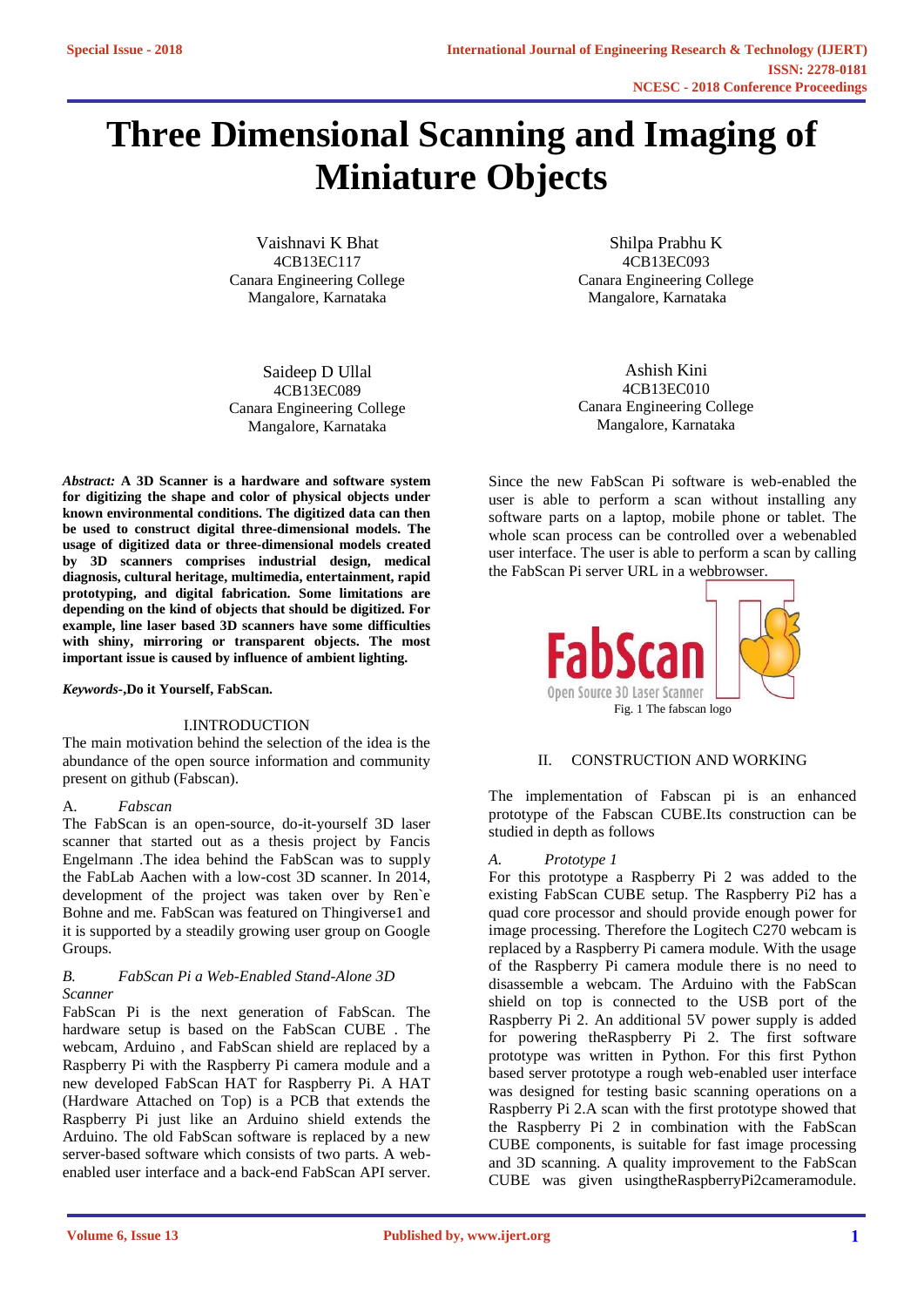The camera module has a maximum resolution of 2592x1944 pixels. TheLogitech c270webcam,used by the old FabScan CUBE setup provided a maximal resolution of 1280 x 720 pixels. Therefore the first quality improvement is done by doubling the camera resolution what results in a higher point cloud density. Also the assembly of the hardware setup is easier for the user,<br>because the camera module is ready to module is ready to usewiththeRaspberryPi2. The camera consists of a small (25x20x9mm) circuit board, which connects to the

# *B. Prototype 2*

For the second prototype the Arduino and the FabScan shield are replaced by a Raspberry Pi FabScan HAT, shown in Figure.The FabScan HAT carries the motor drivers 1 for the turntable and laser stepper motor. The FabScan HAT can carry up to four motor drivers. The motors can be easily connected to screw terminals, which are positioned in front of the motor drivers 3 . A second laser and an LED port was added to the FabScan HAT 2 . The FabScan HAT is powered by a 12 Volt power supply, which can be connected to a power jack 5. A small stepdown circuit placed on the HAT ensures that the Raspberry PI 2 is powered with 5 Volt. An ATMega328 IC with Arduino Firmware is placed on the HAT 4 . The FabScan firmware is flashed to the ATMega328. The Arduino FabScan firmware communicates with the Raspberry Pi 2 over the GPIO serial connection. The Pololu motor drivers are replaced by silent step stick motor drivers for smoothing the motor rotations to prevent object shifting while the table is rotating. Some white LEDs are placed beside the camera to get a better texture scan.



Fig. 2 Implementation of Prototype 2 using the Raspberry pi HAT

# *C. Software*

Figure shows the different layers of the FabScan Pi software architecture. The base of the software is represented by the Arduino compatible firmware of the FabScan Pi HAT "Second Hardware Prototype". The second layer consists of the back-end server.

Raspberry Pi's Camera Serial Interface (CSI) bus connector via a flexible ribbon cable. After it is connected to the Raspberry Pi ,it has to be screwed to the FabScan case front. The wiring of this prototype isoverhead. Also the USB connection to an additional Arduino board with a FabScan shield can be removed. Because the object shifts whenthe turntable is rotating, the object has to be gluedto the table with some tape.



| FabScan Pi web-enabled UI  |               |
|----------------------------|---------------|
| REST api                   | WebSocket api |
| FabScan Pi back-end Server |               |
| Serial G-Code protocol     |               |
| FabScan Pi HAT Firmware    |               |

Fig. 3 Block diagram representation of Fabscan Software Implementaion.

# *D. Web Enabled User Interface* FabScan

Pi provides a web-enabled user interface. The interface is an application which is written in JavaScript with the usage of AngularJS. It is widely independent of the FabScan back-end server. For the graphical visualization the user interface uses the WebGL standard.The first version of the FabScan Pi webenabled user interface was created with a mockup software tool called balsamig.The settings dialog provides a live preview of the laser line recognition.



Figure. 4: Main view. The view which is shown when fabscan.local is called in a browser.